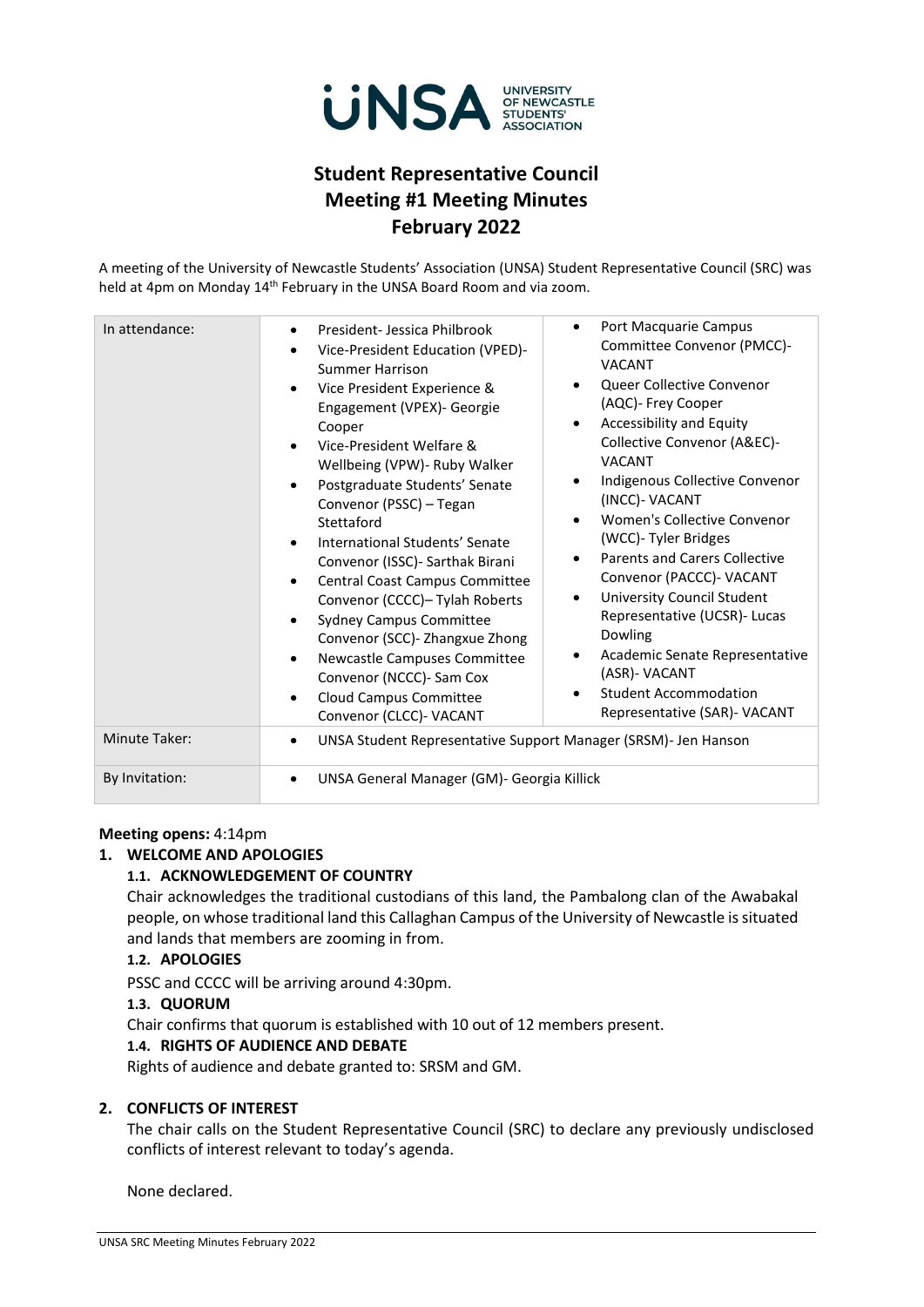

## **3. CONFIRMATION OF MINUTES FROM THE PREVIOUS MEETINGS**

Motion: To approve the previous meeting minutes from December 2021. Moved by: VPEx Seconded: UCSR In favour: 9 Abstain: WCC. Motion carried.

## **4. ACTION ITEMS FROM THE PREVIOUS MEETING**

| <b>ACTION</b>                                                   | <b>ASSIGNED TO</b> | <b>STATUS</b> |
|-----------------------------------------------------------------|--------------------|---------------|
| Draft Terms of Reference for the Parents and Carers Collective. | 2021 VPW           | Complete      |
| (POCO?)                                                         |                    |               |

| <b>ACTIONS JUNE SRC MEETING</b>                                       | <b>ASSIGNED TO</b> | <b>STATUS</b>   |
|-----------------------------------------------------------------------|--------------------|-----------------|
| Reach out to Dean of Regional Campuses to explore possibility of      | GM.                | Complete        |
| extending library hours for Port Macquarie students.                  |                    |                 |
| Draft SRC Flying Minutes Policy.                                      | GM, SRSM.          | In progress     |
| Research (potentially) indigenous artist-designed, sustainable,       | 2021 VPW           |                 |
| high quality picnic rugs for bulk order. To be considered in the next |                    |                 |
| SRC meeting. (With provision to add some picnic rugs to Port          |                    |                 |
| Macquarie campus while it is still open)                              |                    |                 |
| Send information re: indigenous-designed, sustainable                 | GM.                | Complete        |
| picnic rugs to VPW.                                                   |                    |                 |
| Create risk assessments procedure for SRC funding proposal            | GM, SRSM           | In progress     |
| events.                                                               |                    |                 |
| Continue researching self-defence class quotes to bring to the        | <b>2021 VPW</b>    | On hold, covid- |
| next SRC meeting.                                                     |                    | dependent.      |

| <b>ACTIONS FROM SEPTEMBER MEETING</b>                                                            | <b>ASSIGNED TO</b> | <b>STATUS</b>        |
|--------------------------------------------------------------------------------------------------|--------------------|----------------------|
| Send joint media release to University DVC-A and Equity and 2021 AQC & 2021   In progress, to be |                    |                      |
| Diversity Coordinator.                                                                           | <b>VPW</b>         | sent early February. |

| <b>ACTIONS FROM DECEMBER MEETING</b>                           | <b>ASSIGNED TO</b> | <b>STATUS</b>                                      |
|----------------------------------------------------------------|--------------------|----------------------------------------------------|
| Purchase 3 wobble chairs.                                      | <b>GM</b>          | On hold until UNSA<br>Sensory Room is<br>complete. |
| Bring SRC feedback on NUsic proposal to IFS and ask that they  | <b>GM</b>          | Complete                                           |
| identify a more suitable space.                                |                    |                                                    |
| <b>Room Hire Fees For Clubs And Societies:</b>                 |                    |                                                    |
| Collaborate on a letter and PowerPoint to present to the       | 2021 VPEx and      | In progress?                                       |
| University Campus Activation Committee in 2022.                | <b>2021 UCSR</b>   |                                                    |
| Request this item be put on the agenda for the first 2022      | GM                 | Complete, on hold                                  |
| Campus Activation meeting.                                     |                    | until letter and                                   |
| GM to allocate hours for the UNSA assistant skilled in graphic | <b>GM</b>          | PowerPoint are                                     |
| design to finalise PowerPoint slides.                          |                    | finalised.                                         |
| Rosella Street Buy/Swap/Sell platform                          |                    |                                                    |
| Reach out to the University IT department to unblock Rosella   | OE&EO              | In progress                                        |
| Street from the firewall settings so students can access the   |                    |                                                    |
| platform while on campus.                                      |                    |                                                    |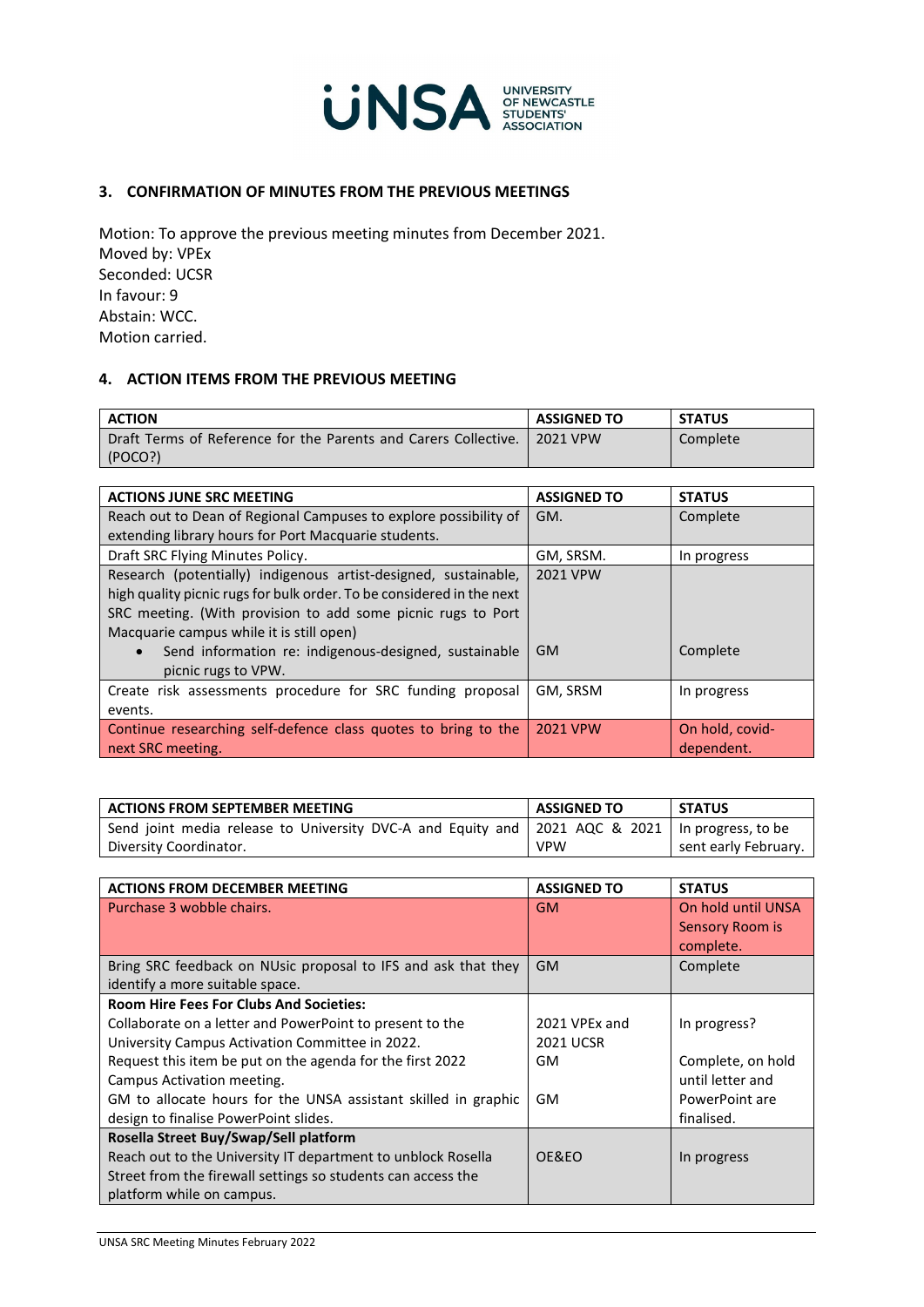

| Set up Rosella Street for UNSA and choose a name for the group.        | OE&EO       | Complete |
|------------------------------------------------------------------------|-------------|----------|
| <b>Port Macquarie Graduation Event</b>                                 |             |          |
| Confirm food, drinks and venue are paid for.                           | <b>GM</b>   | Complete |
| LoveHoney Proposal for SHAG Week 2022                                  |             |          |
| Inform Agency that the LoveHoney proposal has carried                  | <b>SRSM</b> | Complete |
| unanimously and explore further opportunity for partnership with       |             |          |
| the brand in 2022.                                                     |             |          |
| 2021/2022 UNSA SRC zoom catch up                                       |             |          |
| Coordinate catch up for Tuesday 14 <sup>th</sup> December at 1pm zoom. | <b>SRSO</b> | Complete |

#### **4:22pm** PSSC joins meeting.

NCCC asks about October action item relating to SRC structure. Chair answers that this did not come to fruition but may be revisited this year.

VPEx updates members re: NUservices board position. VPEx will speak to GK and JP about the position before responding to Diane Allen, NUservices Company Secretary). VPEx will update on the progress of this. For context, NUservices is a controlled entity of the university, and they manage a lot of commercial services of the university including merchandise, food, and beverage operators etc.

**4:30** CCCC enters meeting.

#### **5. REPORTS & INTRODUCTIONS**

In lieu of reports, chair invites each SRC member to introduce themselves: pronouns, role, degree/program of study, and 2 individual goals for the year relating to their portfolio.

- **5.1. President**
- **5.2. VP Education**
- **5.3. VP Experience and Engagement**
- **5.4. VP Welfare and Wellbeing**
- **5.5. Postgraduate Students' Senate Convenor**
- **5.6. International Students' Senate Convenor**
- **5.7. Newcastle Campuses Committee Convenor**
- **5.8. Central Coast Campus Committee Convenor**
- **5.9. Port Macquarie Campus Committee Convenor** VACANT
- **5.10. Sydney Campus Committee Convenor**
- **5.11. Cloud Campus Committee Convenor** VACANT
- **5.12. Queer Collective Convenor**
- **5.13. Women's Collective Convenor**
- **5.14. Parents & Carers Collective Convenor** VACANT
- **5.15. Accessibility & Equity Collective Convenor** VACANT
- **5.16. Indigenous Collective Convenor** VACANT
- **5.17. Student Accommodation Representative** VACANT
- **5.18. University Council Student Representative**
- **5.19. Academic Senate Student Representative** VACANT

## **6. GENERAL BUSINESS & FUNDING REQUESTS**

#### **6.1. SRC Meeting Expectations: reports, agenda/funding item requests.**

SRSM to reconfigure templates for reports, agenda item and funding requests with chair before next meeting (mid-March).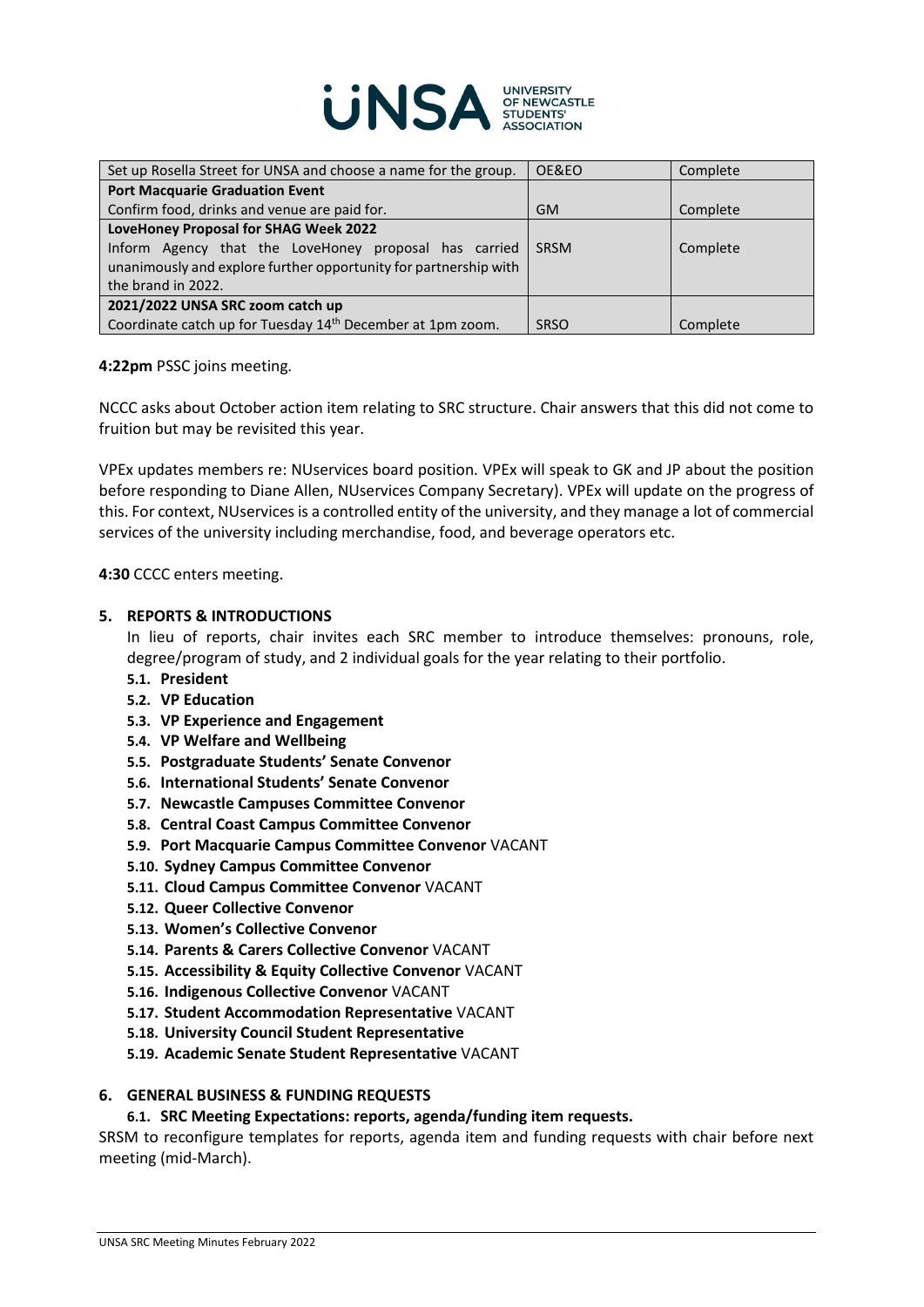

#### **6.2. Convenor Payments**

Uni created the SSAF schedule and student payments structure before UNSA began operations. Now that UNSA has been operational and has trialled the current structure, the hours and workload have differed from the schedule. Chair and GM believe that Collective Convenors and the SAR should work at the same level of hours and workload as Campus Convenors. Chair and GM are seeking SRC approval before taking this proposal to the board. GM states there is definitely money in the budget to allocate for this, and no member payments will be reduced if this proposal proceeds. Members ask questions about current payment for these roles, which can only be paid as an honorarium because of the low monetary amount. Members agree that if this goes ahead, the same reporting should apply for other SRC members who are employees (vs. honorarium).

Chair recommends the SRC formally endorse the increase in payment and workload for both Collective Convenors and SAR to match the Camps Convenor payments. If approved by the SRC, the recommendation will then go to the board.

Motion: that the SRC formally endorse the increase in payment and workload for both Collective Convenors and SAR to match the Campus Convenor payments. Moved by: VPW Seconded by: Chair In favour: 12 Motion carried.

#### **6.3. International Women's Day**

International Women's Day or IWD (Tuesday  $8<sup>th</sup>$  March at Callaghan) will include workshops and activities to celebrate and commemorate the achievements of women and empower women in the community. VPW and incoming WoCo Convenor are working with UNSA staff to plan the event. The SRC is encouraged to support and participate in this event based on availabilities. SRSM to coordinate shifts for interested SRC members. VPW: Tuesday would likely be stalls on Park on the Hill (typically organised by the university) coupled with an evening event. Wednesday would likely be panellists.

VPEd, ISSC, NCCC, PSSC are interested in volunteering at events/activities on the day.

VPW, WoCo Conv, VPEd, ISSC, NCCC, PSSC volunteer for working group.

SRSM to set up meeting around availabilities of WoCo Conv and VPW.

#### **6.4. Holi Festival**

Holi, the Festival of Colours, is a popular Hindu celebration that has spread from India to other parts of the world. This event is delivered in collaboration with Indian Students Club (ISANU) and the International Students' Senate Convenor. Read more about Holi Festiva[l here.](https://www.holifestival.org/) The UNSA clubs team is planning 2 days of Holi Festival in March: Friday 18<sup>th</sup> March at Callaghan (Oval 4) and Wednesday  $23<sup>rd</sup>$  March at Ourimbah (Quad). The SRC is encouraged to attend one or both days of celebration and a roster will be made based on availabilities. SRSM to coordinate shifts for interested SRC members.

SRSM to set up a doodle poll to coordinate shifts from those who are interested in Holi Festival.

#### **6.5. Harmony Day**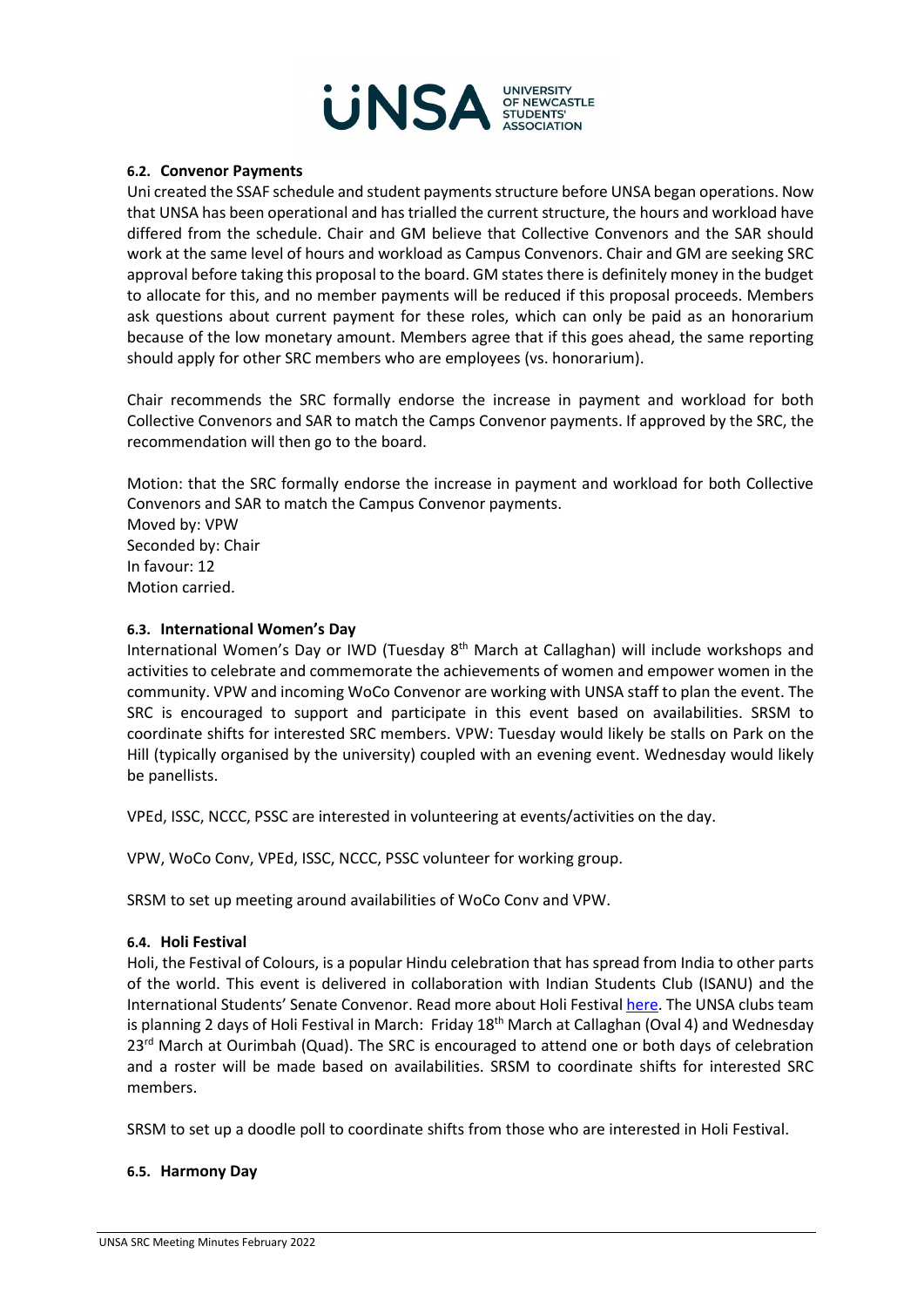

Harmony Day (Monday 21<sup>st</sup> March at Callaghan) is a time to celebrate multiculturalism, and the rich tapestry of cultures that make up modern Australia. In collaboration with the university, the UNSA Clubs team is coordinating Harmony Day festivities. The SRC is encouraged to support and participate in this event based on availabilities. SRSM to coordinate shifts for interested SRC members. Similar to IWD, Harmony day is typically organised by the university.

SRSM to set up a doodle poll to coordinate shifts from those who are interested in Harmony Day.

# **6.6. Induction Follow Up**

Chair asks members if there are any follow up questions/discussion from SRC induction.

NCCC asks if he missed anything with committee/senate formation. SRSM answers no this will be covered in the coming weeks. Chair asks all members to look over committee/senate TOR and record any edits or changes within 2 weeks as an action item. Any TOR Edits will be due by the end of week 2, Friday 4th March 2022.

# **7. MATTERS FOR NOTING**

**7.1. Update on SRC vacancies: Student Accommodation Representative, Cloud Campus Convenor, Port Macquarie Convenor, Academic Senate Representative.** 

SAR role EOIs will be sent Tuesday  $22<sup>nd</sup>$  February and remain open until Tuesday  $8<sup>th</sup>$  March. SRSM asks SRC to spread the word to any interested students who live on campus.

PMC and CLCC EOIs will open in the coming days and SRC will be notified so that they can spread the word.

SRSM still working with Academic Secretariat to sort out Academic Senate Representative role amongst five representatives.

#### **7.2. Update on Collectives recruitment and Convenor elections**

SRSM informs SRC that Collectives Recruitment will continue in weeks 2 & 3 of semester. SRC will be notified so that they can spread the word.

#### **7.3. Any reminders or questions?**

UCSR speaks to the extra agenda item: Student Musician Directory on the UNSA Website. UCSR explains the middleman issue with student bands and acts. This item is meant to be an initial discussion with the SRC, a pre-consultation before pursuing further. OE&EO advised that UniOne would be capable of the proposed functionality.

UCSR asks if anyone has any questions or concerns. Chair asks what UCSR would like as an outcome of this item. UCSR and VPEx would like SRC endorsement to conduct consultation. Chair suggests a conversation with GM to ensure this aligns to UNSA's organisational objectives. NCCC proposes for the university to pay for a separate site for performers to share their portfolios. UNSA could direct to the website, so it isn't part of UNSA directly. UCSR and VPEx to reach out to clubs about what support could be provided by UNSA or the university and bring to next SRC meeting.

SRSM to share the Strategic plan although it is in draft phase without president's letter and acknowledgement of country.

#### **8. MEETING FINALISATION**

#### **8.1. Review actions to be taken**

|--|

**ACTION ASSIGNED TO STATUS**